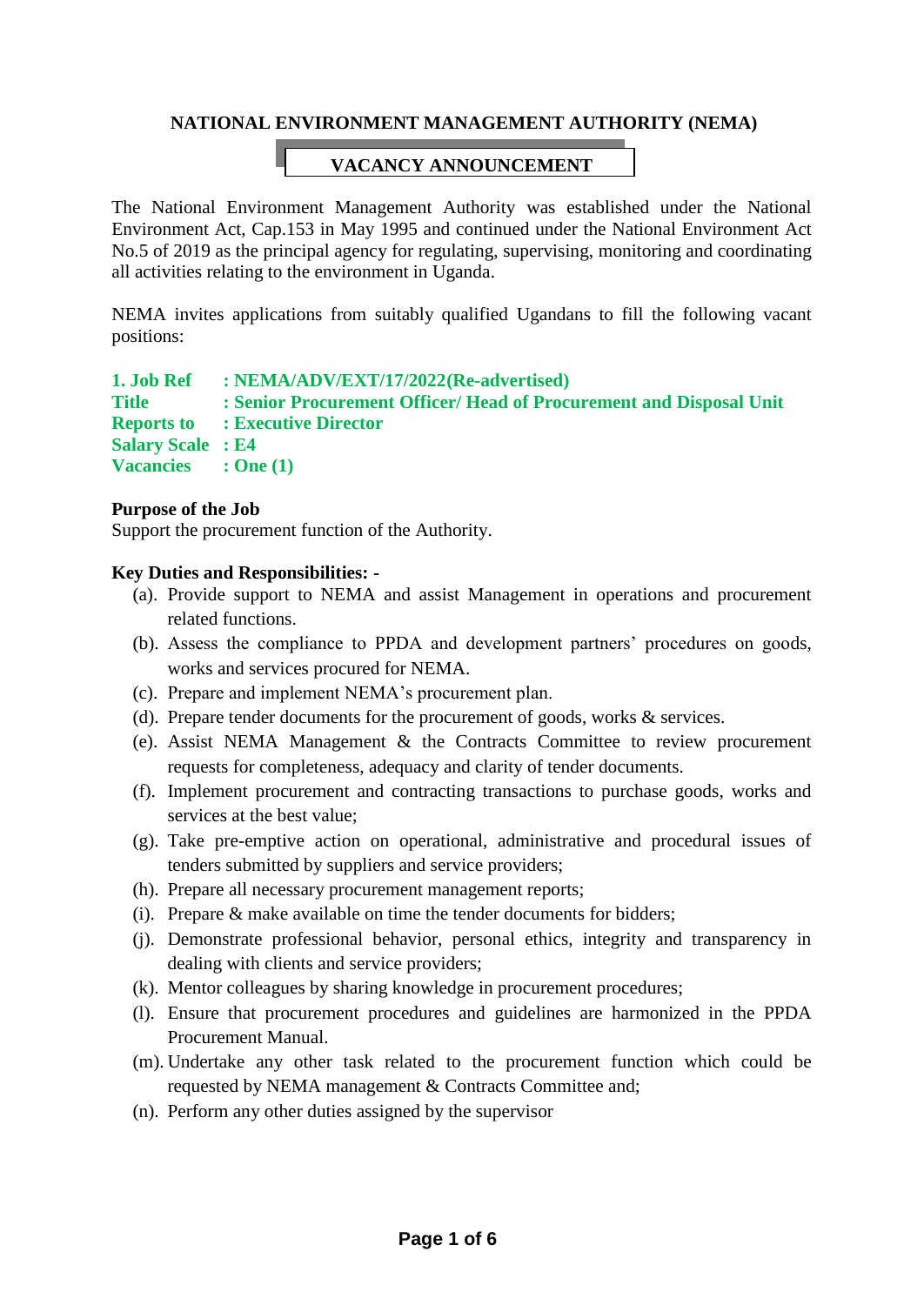## **Person's specifications**

- **Qualifications:** Bachelor's degree in Procurement & Logistics and a Masters' degree in a related discipline.
- Full Professional certification in Procurement and Logistics is a MUST
- a) **Experience**: At least 5 years' experience, 3 of which should be in public procurement and disposal management.
- b) **Membership:** Full Membership of the Institute of Procurement Professionals of Uganda.

## **Key competences and skills**

- i. Analytical skills;
- ii. Reporting skills;
- iii. Communication skills;
- iv. Good morals and high level of integrity;
- v. High levels of confidentiality.

| 2. Job Ref          | : NEMA/ADV/EXT/18/2022     |
|---------------------|----------------------------|
| <b>Title</b>        | : Senior Executive Officer |
| <b>Reports to</b>   | : Executive Director       |
| <b>Salary Scale</b> | : E4                       |
| <b>Vacancies</b>    | : One(1)                   |

### **Purpose of the Job**

To provide support to the Executive Director for the effective performance of his/ her Executive function**.**

### **Key duties and responsibilities**

- (a).Review documents and prepare briefs in regard to meetings, trips, events and other related activities for the Executive Director, follow up action in line with ED's decision and Organizational procedures.
- (b).Coordinate preparation of reports, briefs, speeches, presentations and talking points for the Executive Director.
- (c).Review correspondences to the Executive Director and liaise with Senior Administrative Officer to prepare draft responses for Executive Director's signature.
- (d).Undertake research on assigned matters and summarize documentation for the Executive Director's attention.
- (e).Manage the Executive Director's diary
- (f). Act as a protocol and welfare officer for the Executive Director
- (g).Coordinate travels for the Executive Director
- (h).Coordinate meetings, workshops, seminars and related functions where the Executive Director is required
- (i). Manage expenditure of Executive Director and ensure timely accounting for the Executive Director
- (j). Coordinate with the security detail of the Executive Director to ensure, safe and timely movements of the Executive Director.
- (k).Prepare quarterly work plans and timely performance reports for the Executive Director.
- (l). Perform any other official duties as may be assigned by the supervisor.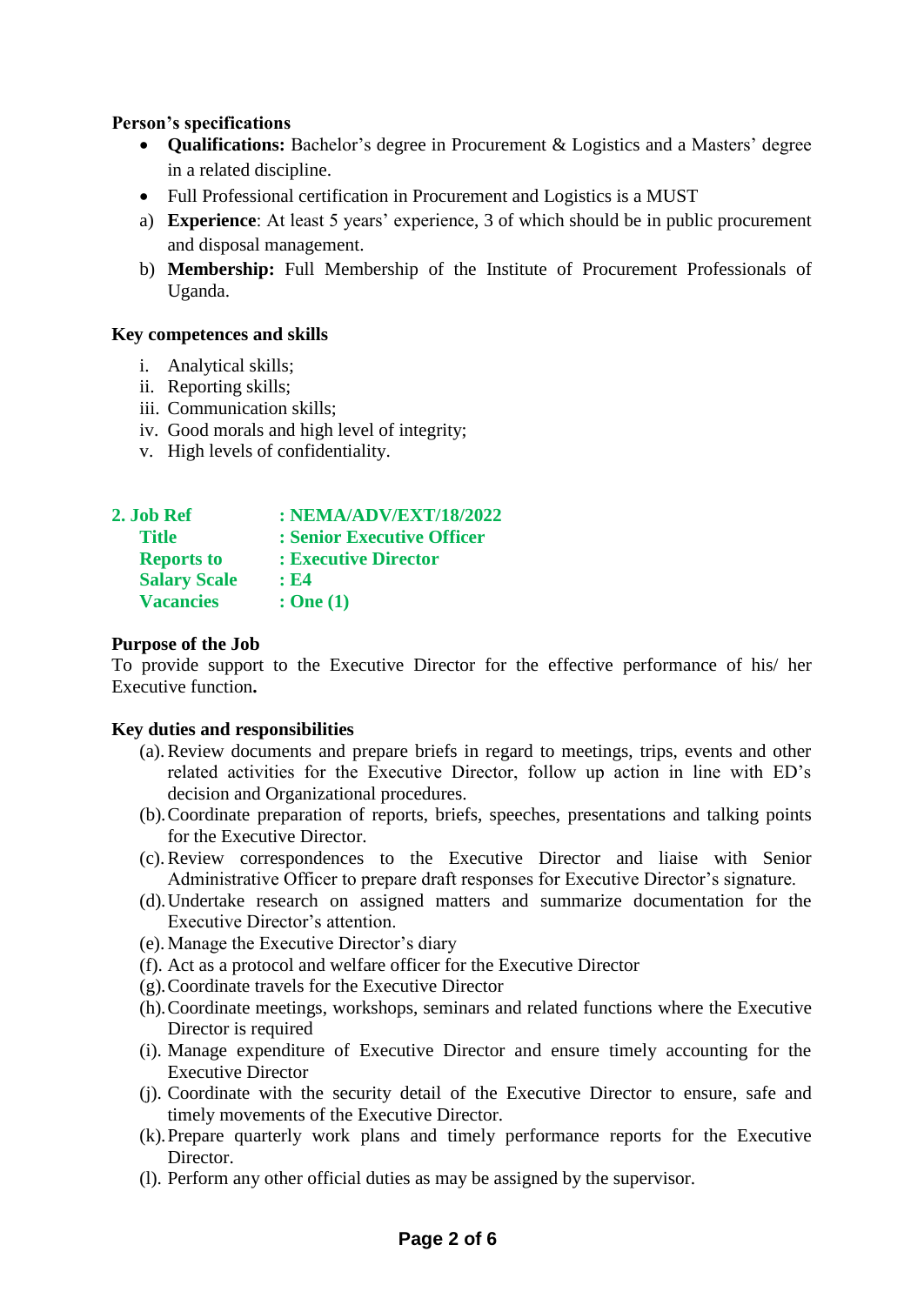#### **Person specifications Qualifications:**

Possession of an Honors Bachelor's Degree in environmental science or Law from a recognized University or Institution of higher learning.

Masters Degree in Environment and Natural Resources Management or Public/Business Administration or Law.

## **Experience:**

Should have at least a minimum of five (5) years of executive support experience in a reputable organization.

### **Duty station:**

Successful candidate may in the interest of NEMA be required to serve in any part of Uganda.

## **COMPETENCES:**

- i. Planning, Organizing, coordinating
- ii. Records and information management
- iii. Confidentiality
- iv. Excellent multitasking abilities.
- v. Professionalism, integrity and honesty
- vi. Team work abilities and cheerful personality
- vii. Customer care
- viii. Excellent written and verbal communication
- ix. Effective Problem solving and decision making.
- x. Ethics and integrity
- xi. Concern for quality and standards
- xii. Accountability
- xiii. Time management

### **3. Job Ref : NEMA/ADV/EXT/19/2022 Title : Procurement Officer Reports to : Senior Procurement Officer Salary Scale: E5 Vacancies : 01 (One)**

### **Purpose of the job**

Support the procurement and disposal function of the Authority.

### **Key duties and responsibilities**

Support the Senior Procurement officer to:

- (a). Provide support to NEMA and assist Management in operations and procurement related functions.
- (b). Assess the compliance to PPDA and development partners' procedures on goods, works and services procured for NEMA.
- (c). Prepare and implement NEMA's procurement plan.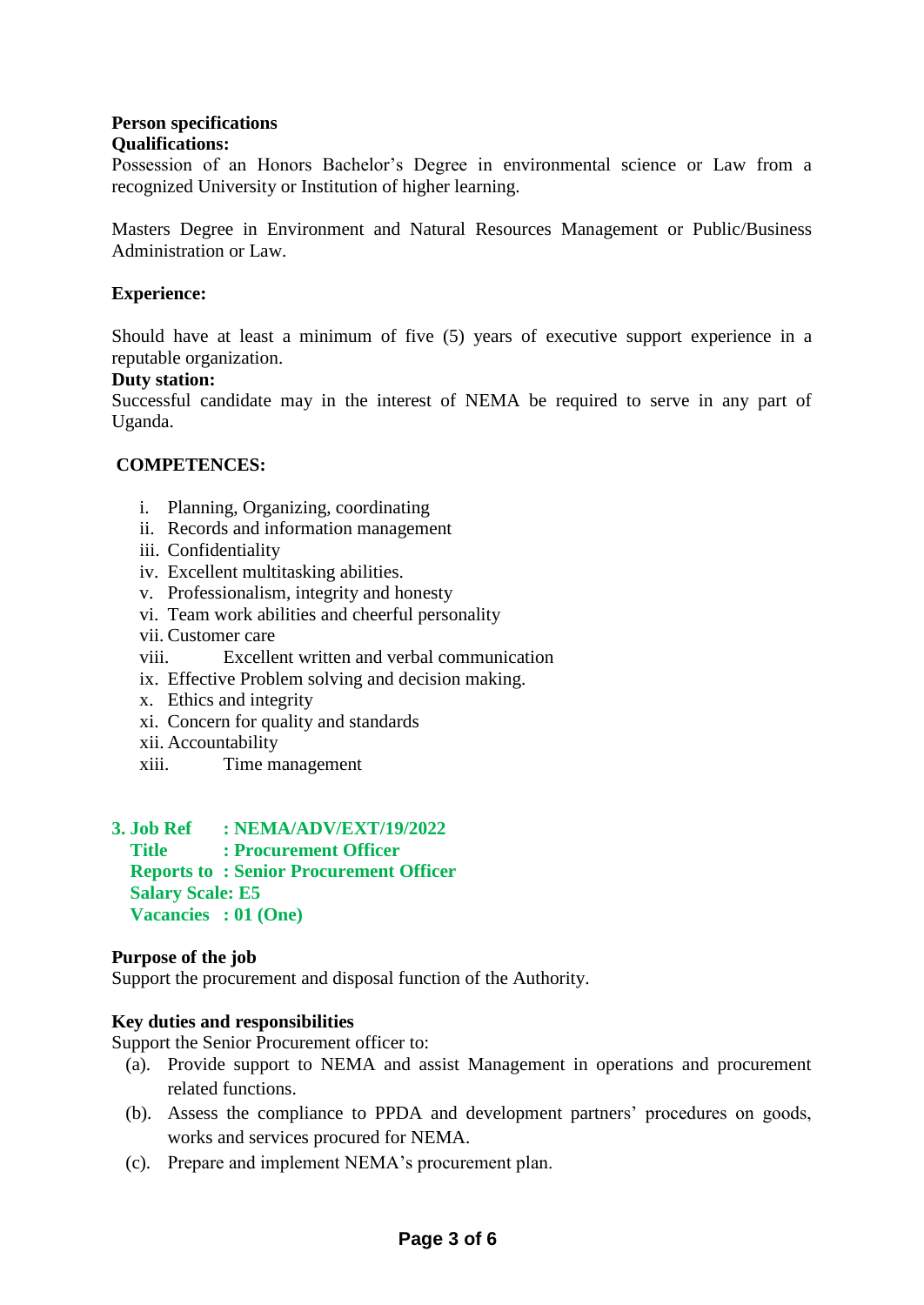- (d). Prepare tender documents for the procurement of goods, works & services.
- (e). Assist NEMA Management & the Contracts Committee to review procurement requests for completeness, adequacy and clarity of tender documents.
- (f). Implement procurement and contracting transactions to purchase goods, works and services at the best value;
- (g). Take pre-emptive action on operational, administrative and procedural issues of tenders submitted by suppliers and service providers;
- (h). Prepare all necessary procurement management reports;
- (i). Prepare & make available on time the tender documents for bidders;
- (j). Demonstrate professional behavior, personal ethics, integrity and transparency in dealing with clients and service providers;
- (k). Mentor colleagues by sharing knowledge in procurement procedures;
- (l). Ensure that procurement procedures and guidelines are harmonized in the PPDA Procurement Manual.
- (m). Undertake any other task related to the procurement function which could be requested by NEMA management & Contracts Committee and;
- (n). Perform any other duties assigned

## **Person's specifications**

**Qualifications:** Bachelor's degree in Procurement & Logistics.

Full Professional certification in Procurement and Logistics

**Experience**: Minimum of 3 years' relevant work experience in public procurement and disposal management.

**Membership:** Membership of the Institute of Procurement Professionals of Uganda.

**Duty station**: Successful candidate may in the interest of NEMA be required to serve in any part of Uganda.

## **Key competences and skills**

- vi. Analytical skills;
- vii. Reporting skills;
- viii. Communication skills;
- ix. Good morals and high level of integrity;
- x. High levels of confidentiality.

## **4. Job Ref : NEMA/ADV/EXT/20/2022**

- **Title : Environment Inspector (Mining)**
- **Reports to : Principal Environment Inspector**
- **Salary Scale : E5**
- **Vacancies : One (01)**

# **Key duties and responsibilities**

Support the Senior Environment Inspector to:

(a). Advise on policies, regulations, standards, strategies, guidelines and plans regarding environmental issues in mining and mineral sector related development projects.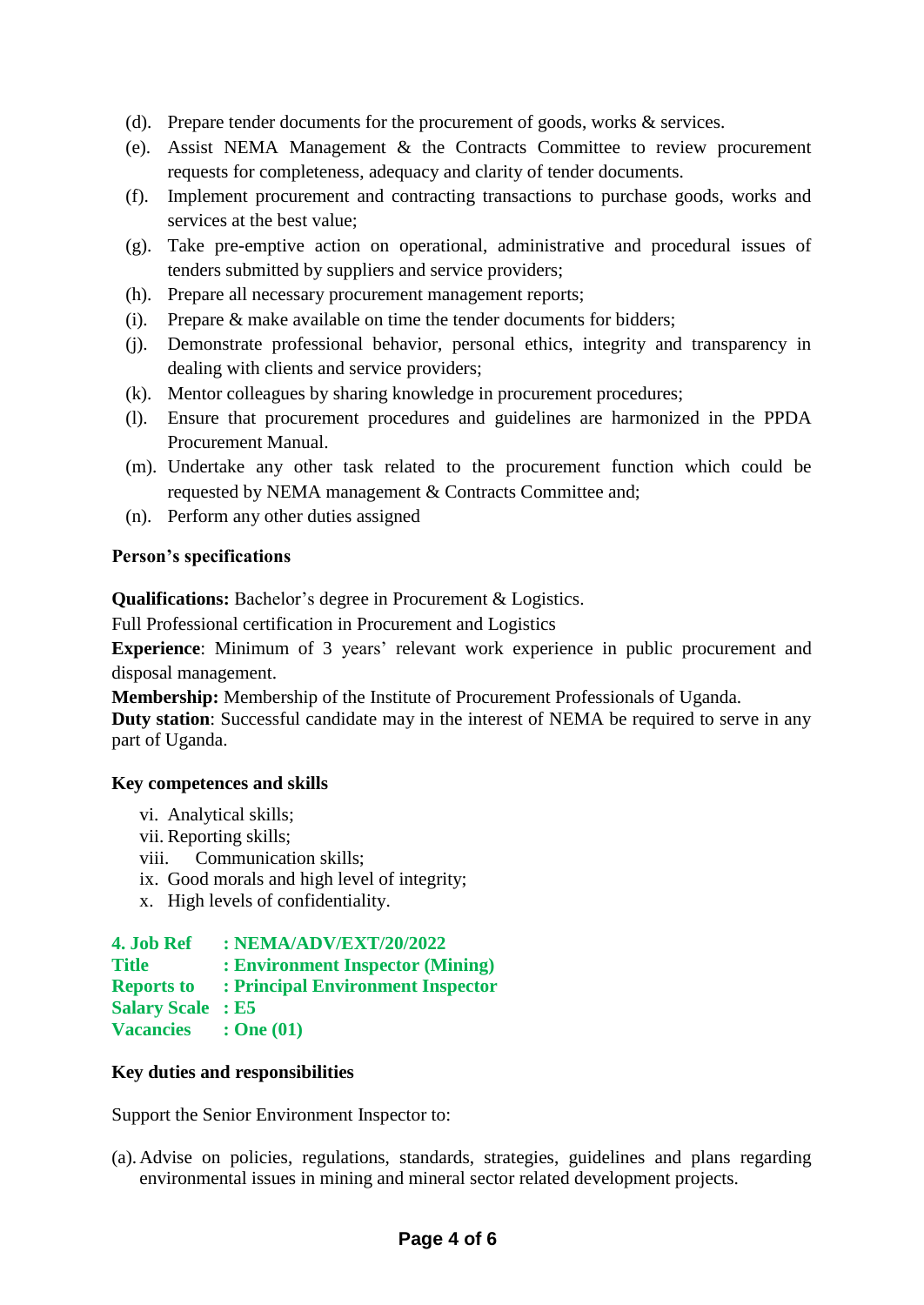- (b).Work closely with the relevant MDAs to ensure that mining projects adhere to policies, regulations, standards and guidelines relating to environmental protection throughout the project lifecycle.
- (c).Take lead in overseeing implementation of the environment mitigation measures for negative impacts from sectoral projects;
- (d).Take lead in the review of Environmental and Social Assessment reports of projects in the mineral sector and other related projects;
- (e). Promote awareness on sustainable utilization of mineral resources during the lifecycle of projects in minerals sector;
- (f). Work with relevant MDAs to monitor environment quality parameters for soils, air, ground and surface water, noise, waste generated/treated/disposed, flora and fauna) within sector project areas; and
- (g).Perform any other duties as may be assigned.

### **Person specifications**

#### **Qualifications**:

A Bachelor's degree in Geology or mining discipline

#### **Experience:**

Should have at least a minimum of three (3) years of work experience in geology or mining work

**Duty station**: Successful candidate may in the interest of NEMA be required to serve in any part of Uganda.

## **Skills required for performing the job**

- i. Analytical skills;
- ii. Reporting skills;
- iii. Communication skills;
- iv. Good morals and high level of integrity; and
- v. High levels of confidentiality.

| 5. Job Ref               | : NEMA/ADV/EXT/21/2022          |
|--------------------------|---------------------------------|
| <b>Title</b>             | : Office Assistant (Front Desk) |
| <b>Reports to</b>        | : Front Desk Assistant          |
| <b>Salary Scale : E8</b> |                                 |
| <b>Vacancies</b>         | $:$ one $(1)$                   |

#### **Purpose of the job:**

Support the front desk functions of the Authority.

### **Key duties and responsibilities**

Support the Front Desk Assistant to:

- (a). Answer calls from NEMA visitors;
- (b).Make official calls;
- (c). Scrutinize incoming and outgoing mails;